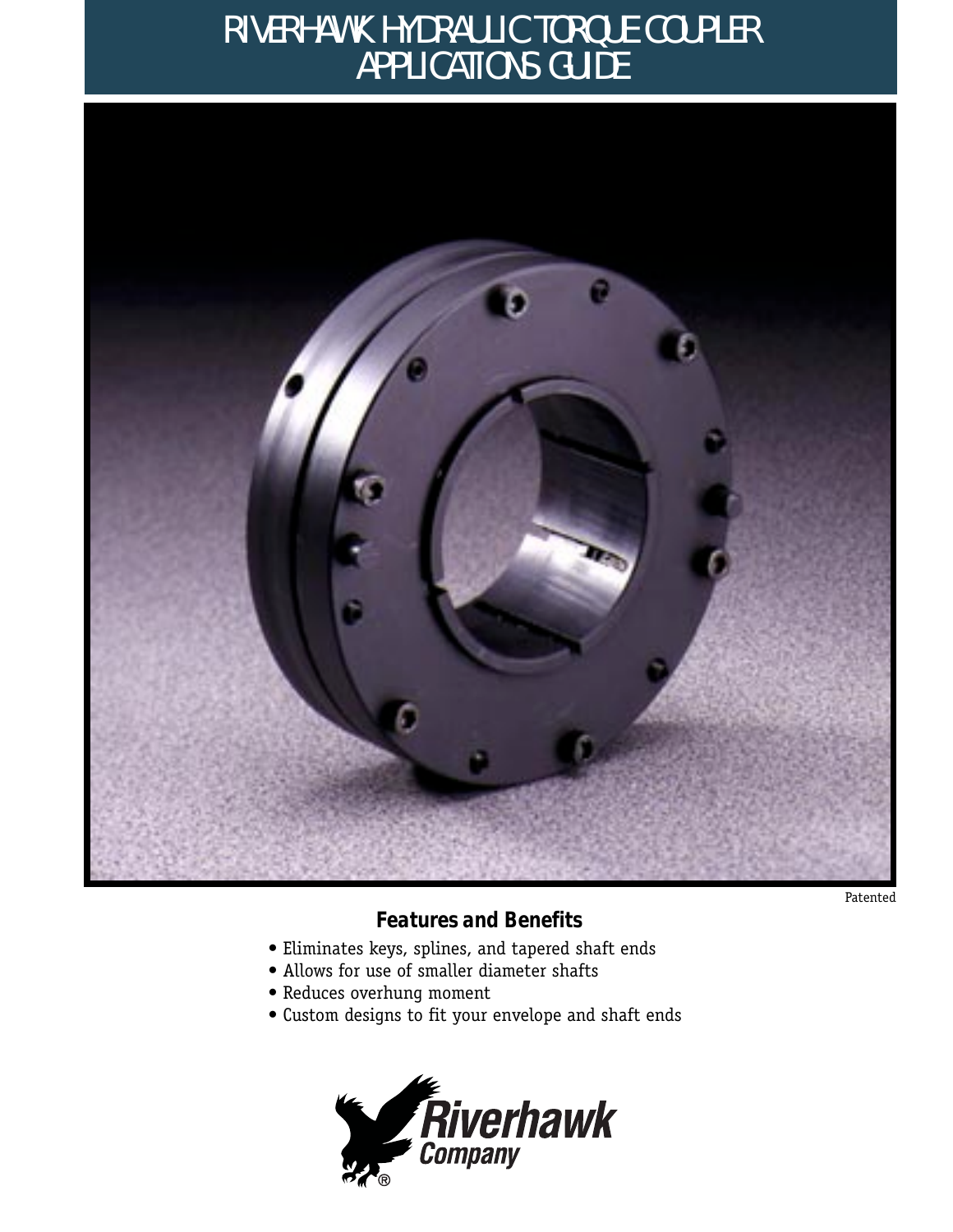

*Figure 1 - Cutaway View of HTC Hub Assembly*

### *Eliminates keys, splines and tapered shaft ends.*

Keys and splines produce stress concentration in machine shafts. Tapered shaft ends and bores are expensive to produce and require special tooling. The Hydraulic Torque Coupler shown in Figures 1 and 2 allows designs using straight, cylindrical, slip fit surfaces eliminating stress concentrations and reducing costs.

### *Allows for the use of smaller diameter shafts.*

High squeeze capacity of Riverhawk Hydraulic Torque Couplers translates into smaller shafting requirements. Smaller shafts translate into smaller bearing requirements reducing overall cost and increased design flexibility.

### *Reduces overhung moment.*

In high power density applications it is the *total* overhung moment that impacts rotordynamics. The Hydraulic Torque Coupler allows for designs with smaller shafts and shorter interfaces. These factors translate into reduced overall overhung moment.

### *Custom designs fit your envelope and shaft*

In addition to a standard line, Riverhawk will modify a standard product or engineer a custom solution for your particular application.

### *Slip-Fit Components For Keyless Connections*

The Hydraulic Torque Coupler provides high integrity keyless fit joints using convenient, low cost slip-fit designs. Our design eliminates heat at assembly as well as keys, splines, tapered shafts, plug/ring gages, and hydraulic maintenance equipment. Shaft ends are simplified therefore reducing design, manufacturing, and maintenance costs. In addition, maximum axial and phase adjustment simplifies timing issues.



*Figure 2 - Hydraulic torque coupler mounted on high speed gear.*

### *Hydraulically Applied Clamp Pressure For High Torque Capacity*

Select the Riverhawk Hydraulic Torque Coupler to meet the high power density requirements of today's high performance equipment. Hydraulic coupling provides ultra-secure clamping of shaft elements with reduced shaft diameter.

### *Design, Existing Shaft Ends*

Select the Riverhawk Hydraulic Torque Coupler to meet the high power density requirements of today's high performance equipment. Hydraulic coupling provides ultra-secure clamping of shaft elements with reduced shaft diameter.

### *Dimensional Drawing*

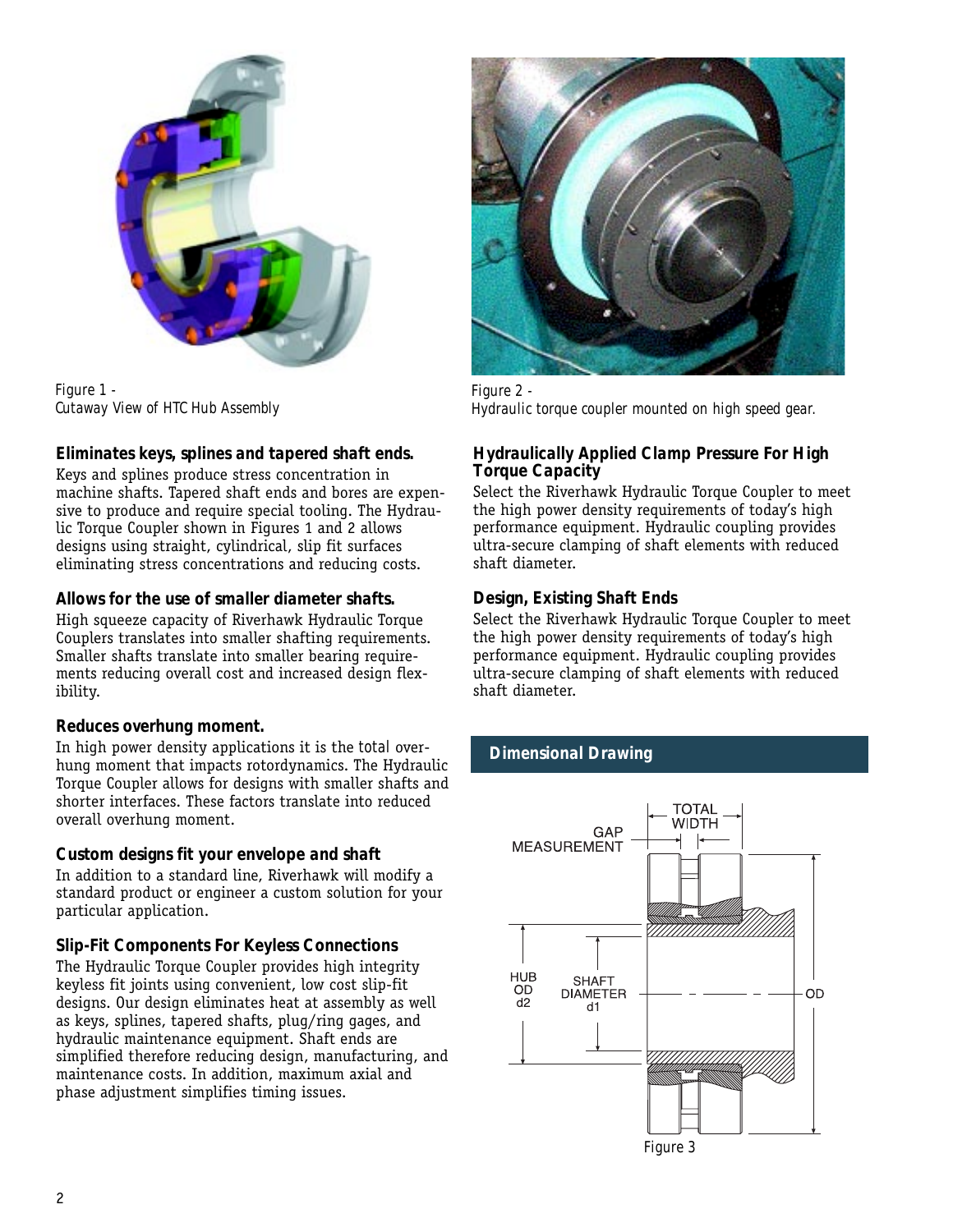# APPLICATION DATA

|               |          |          |          |          |                       |              | Motor           | Torque/                      |        |
|---------------|----------|----------|----------|----------|-----------------------|--------------|-----------------|------------------------------|--------|
|               |          |          |          |          | Static <sup>(1)</sup> |              | Speed           | Speed                        |        |
|               | Shaft    | Total    |          |          | <b>Hub Slip</b>       | <b>Motor</b> | <b>Hub Slip</b> | Reduction                    | Limit  |
|               | Size d1  | Width    | OD       | Weight   | Torque, Ts            | Speed        | Torque, Tss     | Factor <sup>(3)</sup> , Fs   | Speed  |
| Model         | (inches) | (inches) | (inches) | (pounds) | $(in.-lb.)$ (2)       | (RPM)        | $(in.-lb.)$     | (in.-lb./krpm <sup>2</sup> ) | (RPM)  |
| <b>HTC020</b> | 1.500    | 1.640    | 4.250    | 3.5      | 15,100                | 3,600        | 15,000          | 9.2                          | 23,900 |
|               | 1.750    |          |          |          | 23,000                | 3,600        | 22,800          | 11.8                         |        |
|               | 1.875    |          |          |          | 27,700                | 3,600        | 27,500          | 13.2                         |        |
|               | 2.000    |          |          |          | 32,900                | 3,600        | 32,700          | 14.5                         |        |
| <b>HTC025</b> | 2.125    | 2.070    | 5.313    | 7.1      | 41,900                | 3,600        | 41,400          | 35.5                         | 20,700 |
|               | 2.250    |          |          |          | 48,900                | 3,600        | 48,400          | 38.9                         |        |
|               | 2.375    |          |          |          | 56,600                | 3,600        | 56,100          | 42.2                         |        |
|               | 2.500    |          |          |          | 64,900                | 3,600        | 64,300          | 45.5                         |        |
| <b>HTC030</b> | 2.625    | 2.430    | 6.375    | 12.1     | 78,000                | 3,600        | 76,800          | 91.3                         | 19,500 |
|               | 2.750    |          |          |          | 88,500                | 3,600        | 87,200          | 98.2                         |        |
|               | 2.875    |          |          |          | 99,700                | 3,600        | 98,300          | 105                          |        |
|               | 3.000    |          |          |          | 111,700               | 3,600        | 110,000         | 110                          |        |
| <b>HTC040</b> | 3.250    | 3.200    | 8.500    | 28.9     | 151,400               | 3,600        | 147,000         | 340                          | 15,500 |
|               | 3.500    |          |          |          | 185,400               | 3,600        | 180,000         | 380                          |        |
|               | 3.750    |          |          |          | 223,400               | 3,600        | 218,000         | 430                          |        |
|               | 4.000    |          |          |          | 265,500               | 3,600        | 259,000         | 470                          |        |
| <b>HTC050</b> | 4.250    | 4.000    | 10.625   | 56.7     | 334,900               | 1,800        | 331,200         | 1,135                        | 13,800 |
|               | 4.500    |          |          |          | 391,300               | 1,800        | 387,300         | 1,243                        |        |
|               | 4.750    |          |          |          | 452,700               | 1,800        | 448,300         | 1,350                        |        |
|               | 5.000    |          |          |          | 519,300               | 1,800        | 514,600         | 1,456                        |        |
| <b>HTC060</b> | 5.250    | 4.800    | 12.750   | 96.8     | 624,100               | 1,800        | 614,600         | 2,922                        | 10,800 |
|               | 5.500    |          |          |          | 707,900               | 1,800        | 697,700         | 3,143                        |        |
|               | 5.750    |          |          |          | 797,600               | 1,800        | 786,700         | 3,360                        |        |
|               | 6.000    |          |          |          | 893,500               | 1,800        | 881,900         | 3,580                        |        |
| <b>HTC075</b> | 6.500    | 6.000    | 15.938   | 189.1    | 1,187,800             | 1,800        | 1,159,000       | 8,780                        | 8,800  |
|               | 7.000    |          |          |          | 1,451,200             | 1,800        | 1,419,000       | 9,860                        |        |
|               | 7.500    |          |          |          | 1,745,100             | 1,800        | 1,710,000       | 10,920                       |        |
| <b>HTC095</b> | 8.000    | 7.500    | 20.188   | 383.2    | 2,230,100             | 1,800        | 2,142,000       | 27,250                       | 7,200  |
|               | 8.500    |          |          |          | 2,629,400             | 1,800        | 2,532,000       | 30,030                       |        |
|               | 9.000    |          |          |          | 3,066,800             | 1,800        | 2,961,000       | 32,800                       |        |
|               | 9.500    |          |          |          | 3,542,700             | 1,800        | 3,428,000       | 35,500                       |        |
| <b>HTC120</b> | 10.000   | 9.500    | 25.500   | 774.7    | 4,371,600             | 1,200        | 4,247,000       | 86,400                       | 5,500  |
|               | 10.500   |          |          |          | 4,993,200             | 1,200        | 4,859,000       | 93,500                       |        |
|               | 11.000   |          |          |          | 5,662,800             | 1,200        | 5,518,000       | 100,600                      |        |
|               | 12.000   |          |          |          | 7,148,000             | 1,200        | 6,982,000       | 114,500                      |        |
| <b>HTC150</b> | 13.000   | 11.800   | 31.875   | 1513.2   | 9,502,000             | 1,200        | 9,097,000       | 281,100                      | 4,700  |
|               | 14.000   |          |          |          | 11,609,900            | 1,200        | 11,160,000      | 315,600                      |        |
|               | 15.000   |          |          |          | 13,960,900            | 1,200        | 13,460,000      | 349,400                      |        |

#### NOTES:

Contact Riverhawk Engineering for assistance in evaluating special conditions and requirements.

- 1. Static slip torque values reflect hub and shaft machined with a slip fit per AGMA 9002 class I fit for sizes up to 6.5 in. See dimensional chart and Figures 6 and 7 for design clearances.
- 2. The application torque must always be less than the slip torque at speed. Slip torque calculations are based on "steel on steel" fits with a coefficient of friction of 0.15. The actual slip torque may vary depending on hub & shaft materials and surface condition.
- 3. There are three ways to calculate slip torque at speed (Tss):
- A. For motor speeds you can read Tss directly off the above table.
- B. To estimate slip torque at any speed read Ts & Fs from the Application Data table and "Speedfactor" from the graph Figures 4 and 5. Calculate using the formula:

 $Tss = Ts-(Fs \cdot Speedfactor)$ C. For precise slip torque calculation apply the formula:

$$
Ts = Ts - Fs \cdot \left(\frac{RPM}{1000}\right)^2
$$

At Riverhawk we always strive to improve the products we produce. For that reason the dimensions and specifications contained in this catalog are subject to change without notice. Certified dimensions of ordered material can be furnished upon request.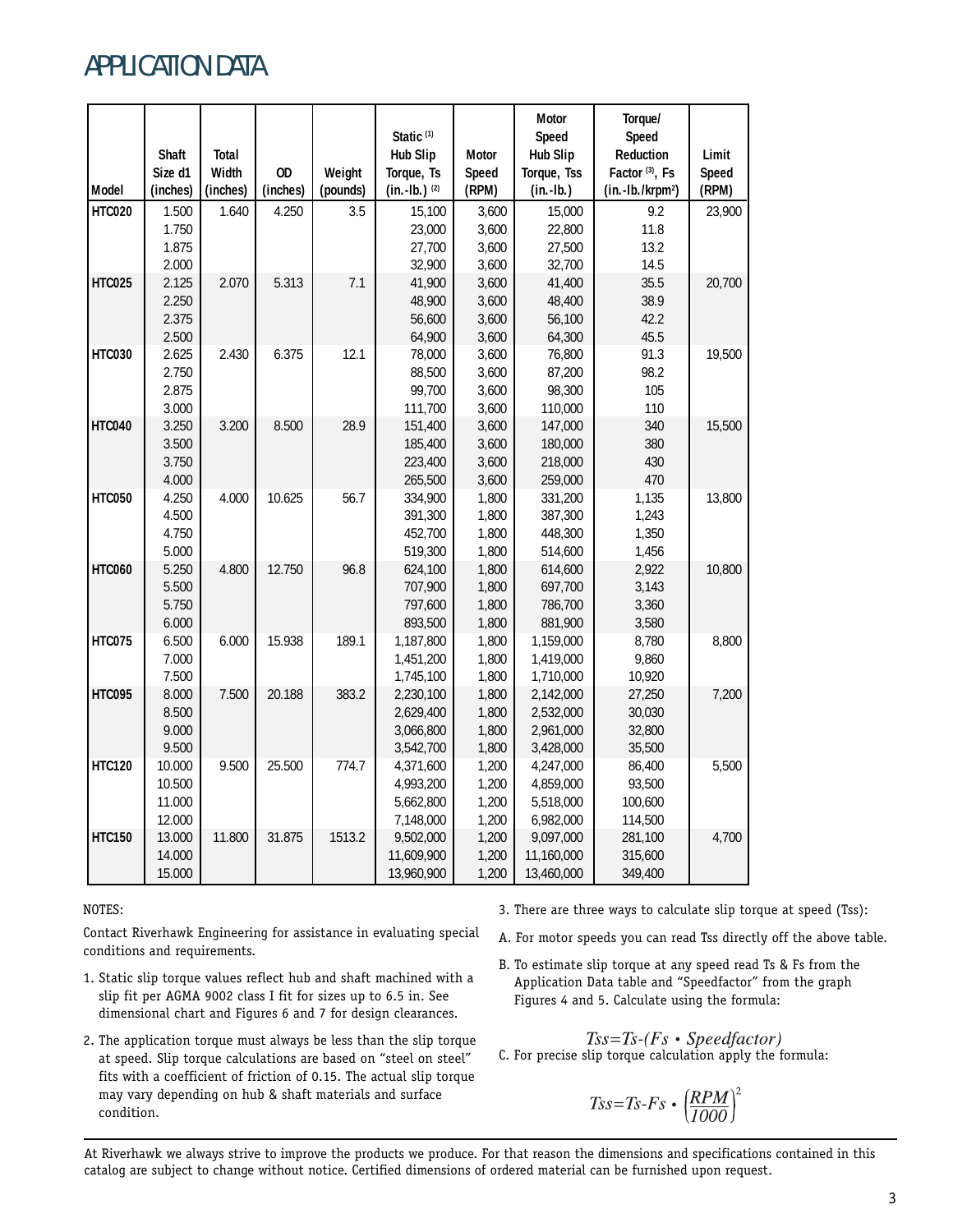

*Figure 4*



*Figure 5*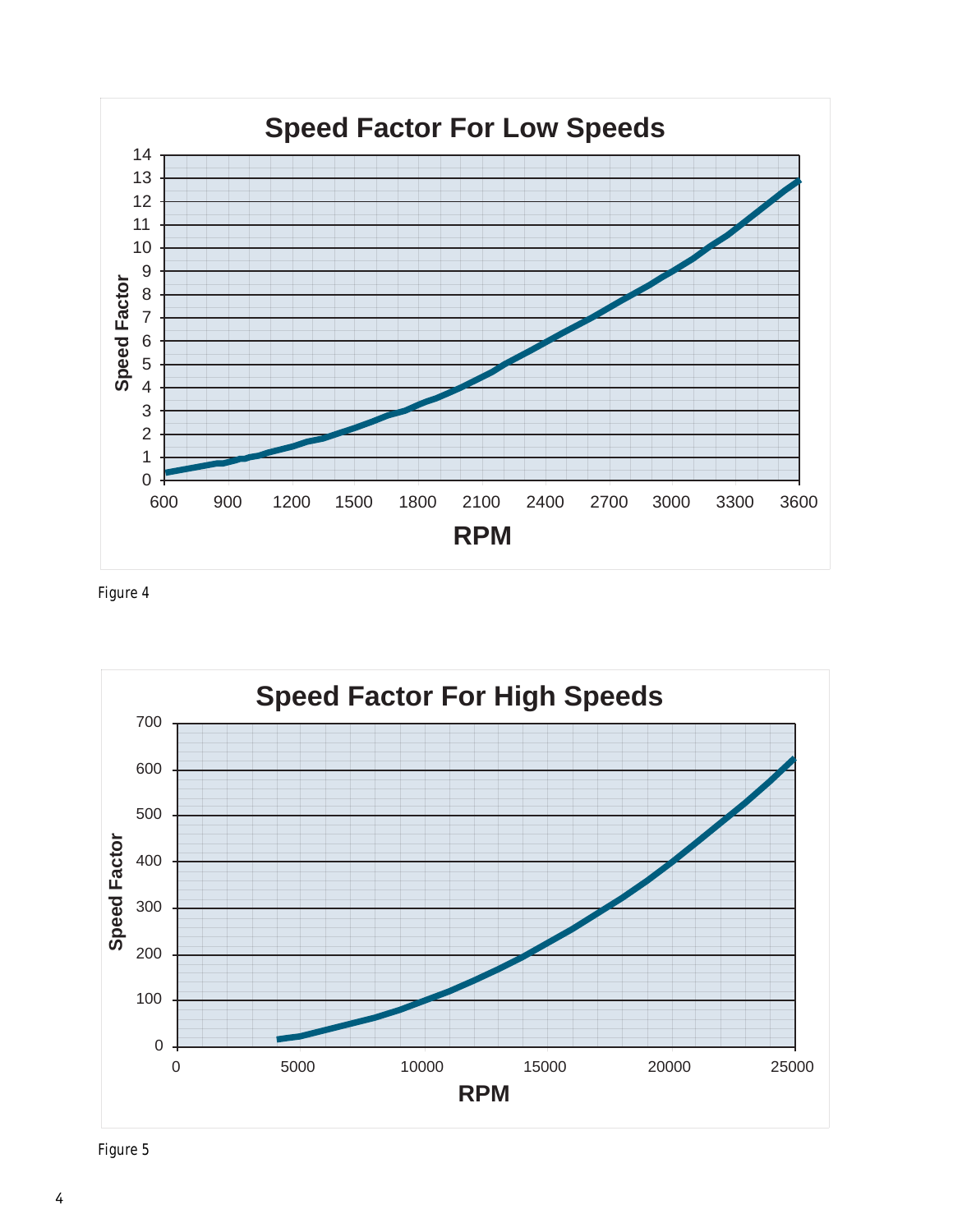## SELECTION PROCEDURE

- 1. Establish the loading requirements for your application. Loading includes the application torque (Ta) and axial force (Fa).
- 2. Establish service factors to account for uncertainties of the application.
- 3. Calculate the total equivalent application torque (Te) using the loading requirements and service factors you have established.
- 4. Compare the calculated Te with Ts from the application data chart to obtain the candidate selection.
- 5. For final size selection you will need to adjust the Ts value of the candidate selection using the rotational speed of your application. To do this, calculate the at speed slip torque (Tss) using the formula below.

### **Application Torque**

 $Ta=63025 \frac{HP}{RPM}$ HP is the application horse power. RPM is the application speed.

### **Equivalent Torque**

$$
Te = \sqrt{(K_t \cdot Ta)^2 + (K_f \cdot Fa \cdot \frac{d1}{2})^2}
$$

Ta is the application torque. (in-lb) Kt is the service factor on torque Fa is the application axial force. (lbf) Kf is the service factor on axial force. d1 is the shaft diameter.

### **At Speed Slip Torque**

$$
Ts = Ts - Fs \cdot \left(\frac{RPM}{1000}\right)^2
$$

Tss is the joint slip torque at speed (in-lb) Ts is the static slip torque from the application data chart (in-lb) Fs is the torque/speed reduction factor from the application data chart (in-lb)

#### *Important Note: Service Factor*

The application torque Ta and application axial force Fa should be the greatest values which the system is expected to transmit. Establishing these may require evaluating several loading combinations as dictated by the application.

The slip torque values supplied in the application chart are limiting values. Exceeding these values will result in slip. The application loading must always be below the slip capacity of the joint. The selecting engineer is advised to apply a service factor to the application loads to account for factors such as, start-up conditions, peak loading conditions and service uncertainty.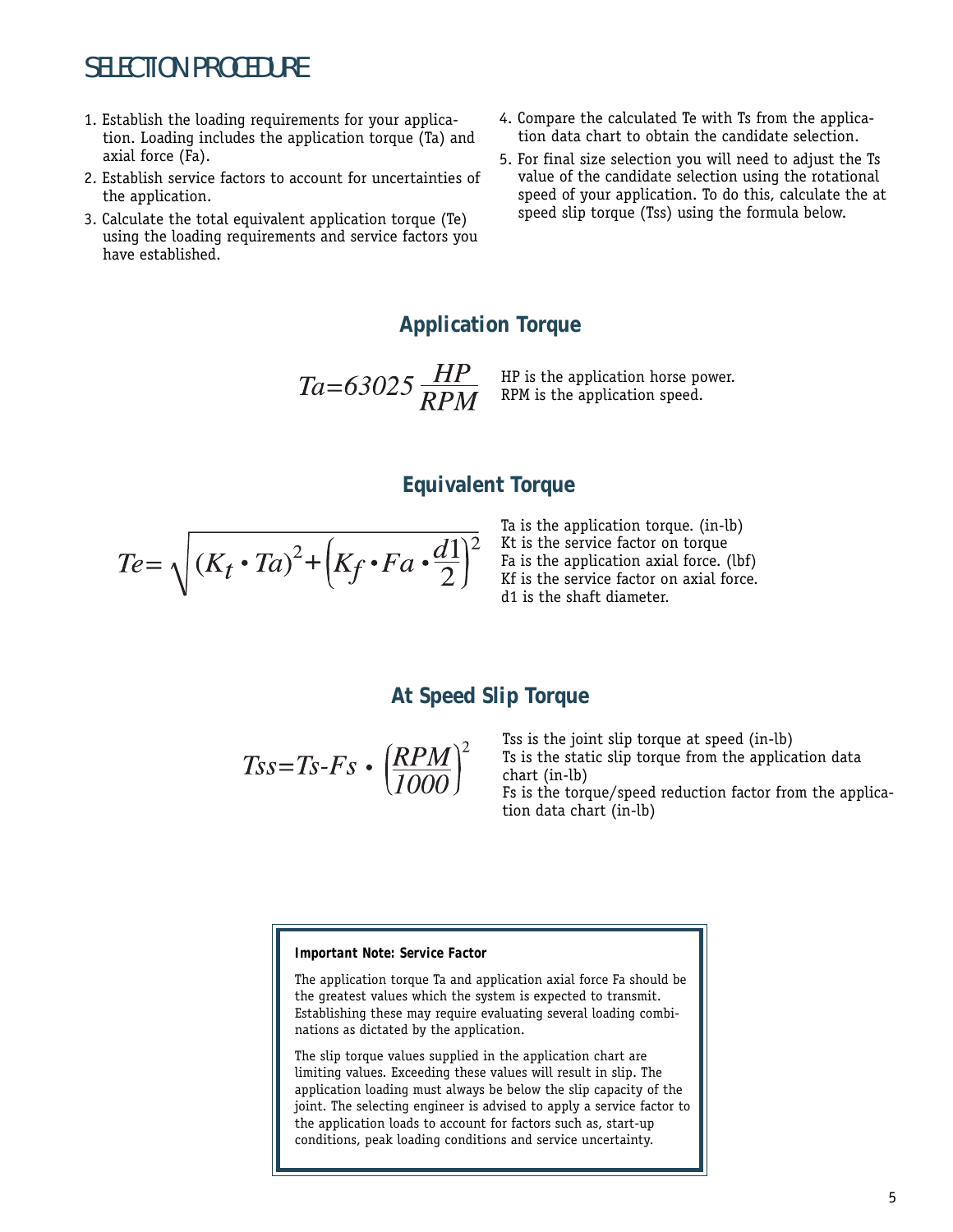### *Example Application*

A fan is to be mounted on 5" shaft. It is to be powered by an 9,000 HP, 3,560 RPM induction motor. The motor can produce a peak torque of 2.5 times its rated torque during start up. The fan can produce an axial force of 15,000 lbf. A factor of 1.25 will be added to both the start up torque and the axial force to account for possible surges and vibration caused by wind gusts at the intake.

Applying this data to the formulas above:

- The normal torque for the application is: 159,333 (in-lb)
- The start up torque is: 398,332 (in-lb)
- From these, Te becomes: 500,117 (in-lb)
- Comparing Te to the rating chart yields HTC050 as a preliminary selection.
- Applying the operating speed to the static rating in the table. The "at speed" slip torque Tss of HTC050 becomes:
	- 500,847 (in-lb)
- Tss>Te, the HTC050 shrink disc meets the application requirements as defined.

### *Design, Dimensions, and Fits*

The Hydraulic Torque Coupler (HTC) design allows hub/ shaft fits to be designed with cylindrical slip fits. The Suggested Fit Dimensions table provides suggested hub bore and shaft outside dimensions (OD.) These fits were derived from AGMA 9002 class 1. Larger sizes were extrapolated. The HTC can accommodate hub/shaft fits other than those supplied here such as cylindrical interference fits and taper fits. In general, tighter fits are preferable. Contact Riverhawk engineering for assistance in evaluation of fits that are not listed here.

Surface finishes on hub and shaft diameters of 64 microinches or better are recommended. In general, smoother surfaces are preferable. Rough surface finishes tend to mask profile variations and other detrimental defects.

A fillet as shown in Figures 6 and 7 between the hub OD and the flange is recommended. The HTC can accommodate a fillet up to the values listed in the dimensional chart.

When the HTC is activated, the material directly under it is squeezed into a heavy interference with the shaft.

Other areas, such as that below the flange, will still have a clearance. Machinery misalignment can cause a microscopic rocking motion between the flange and the shaft. A slight clearance under the flange such as shown in Figures 6 and 7 will prevent the possibility of fretting in this area.

A redundant mechanical stop, such as a shaft step or shaft nut, should be considered in cases where the equipment must accommodate large thrust loads, especially where axial slip would affect safe or reliable operation.

Figures 6 and 7 show options where the HTC is mounted with hardware and hydraulic access areas located away from the flange. Access holes can be drilled in the flange in cases that require the HTC to be mounted with the hardware against the flange. Contact Riverhawk engineering for recommendations for access solutions.

### *Design, Hub & Shaft Stress*

Keyways, splines, and pins produce stress concentrations in shafts. Stress concentrations greatly reduce a shaft's ability to endure varying loads such as bending and varying torques. This fact forces the machinery designer to design larger, heavier shafts than would otherwise be needed. The Riverhawk Hydraulic Torque Coupler virtually eliminates these stress concentrations allowing for more efficient machinery designs.

The hub and shaft material must be capable of accommodating the clamping, torque, and bending loads produced by the application. For the joint to be capable of transmitting the full rated slip torque, the hub and shaft material should have a yield strength of at least 45,000 psi, which represents 1040 steel as commonly used in shafting. The Hydraulic Torque Coupler can be used for applications with weaker materials by reducing the clamping load. Contact Riverhawk engineering for assistance with evaluating shaft and hub stresses.

### *Design, Balance*

Balance level is an issue for high speed applications utilizing machinery that is sensitive to vibration. Riverhawk Hydraulic Torque Couplers are designed and manufactured to tight tolerances in order to produce "as built" balance level better than required by AGMA 9000 class 8. Tighter balance requirements can be met with addition of an assembly balance. Balanced and match-marked assemblies can achieve balance repeatability levels per AGMA 9000 class 10 and API 671.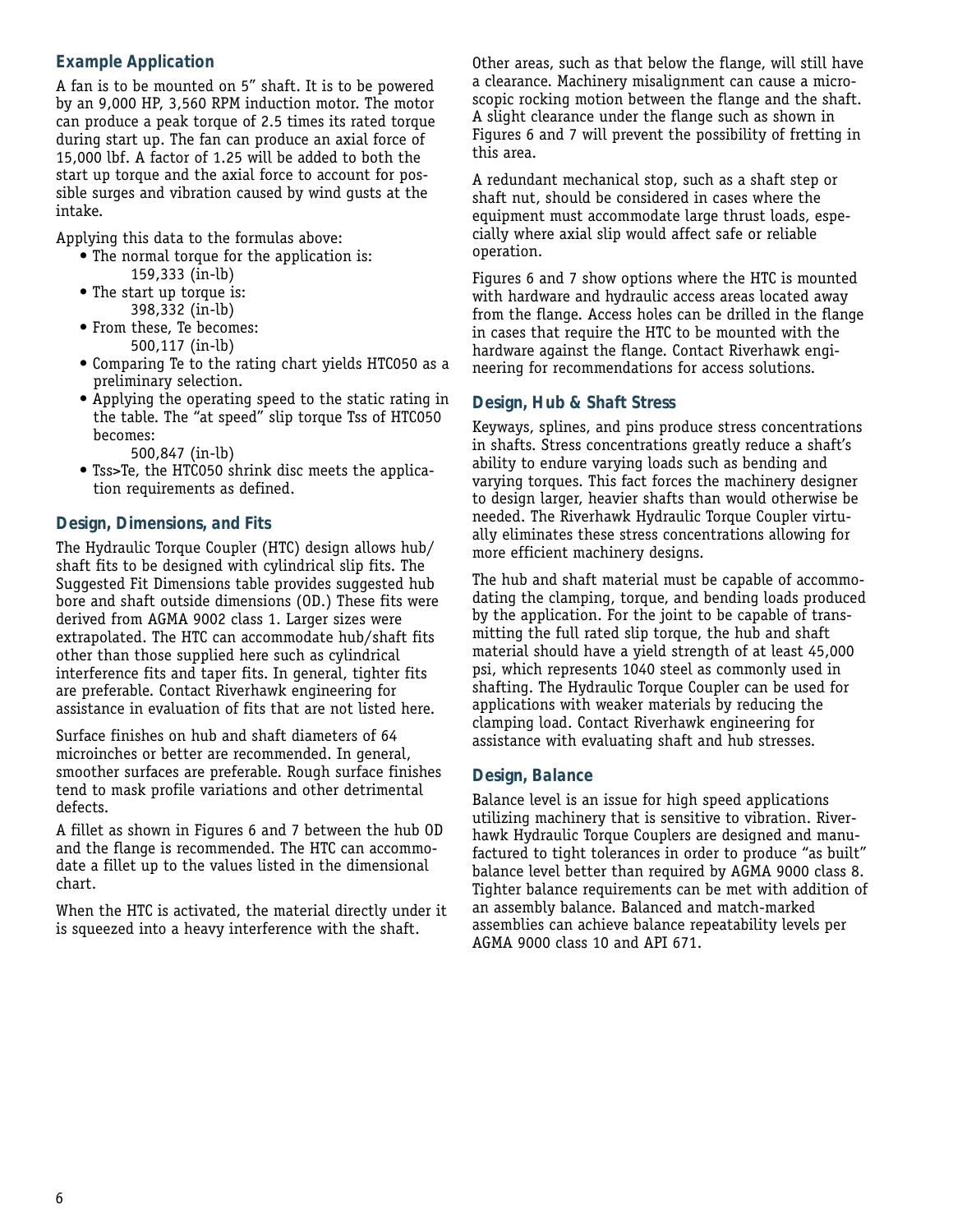# SUGGESTED FIT DIMENSIONS

| Shaft   | Suggested        | Suggested        | <b>Net</b> | Model         | Hub OD d2 | Hub OD           | Machined | Maximum         |
|---------|------------------|------------------|------------|---------------|-----------|------------------|----------|-----------------|
| Size d1 | Shaft            | <b>Bore Size</b> | Maximum    |               |           | <b>Tolerance</b> | Hub OD   | <b>Fillet R</b> |
|         | <b>Tolerance</b> | <b>Tolerance</b> | Clearance  |               |           |                  | Width W  |                 |
| 1.5000  |                  |                  | 0.002      | <b>HTC020</b> | 2.440     |                  |          |                 |
| 1.750   |                  | $+.001$          | 0.002      |               | 2.440     |                  | 1.650    | 0.062           |
| 1.875   |                  | $+.000$          | 0.002      |               | 2.440     |                  |          |                 |
| 2.000   |                  |                  | 0.002      |               | 2.440     |                  |          |                 |
| 2.125   |                  |                  | 0.0025     | <b>HTC025</b> | 3.050     |                  |          |                 |
| 2.250   |                  |                  | 0.0025     |               | 3.050     |                  | 2.070    | 0.094           |
| 2.375   |                  |                  | 0.0025     |               | 3.050     |                  |          |                 |
| 2.500   |                  |                  | 0.0025     |               | 3.050     |                  |          |                 |
| 2.625   |                  |                  | 0.0025     | <b>HTC030</b> | 3.660     | $+.000$          |          |                 |
| 2.750   |                  |                  | 0.0025     |               | 3.660     | $-0.001$         | 2.430    | 0.094           |
| 2.875   |                  |                  | 0.0025     |               | 3.660     |                  |          |                 |
| 3.000   |                  |                  | 0.0025     |               | 3.660     |                  |          |                 |
| 3.250   |                  |                  | 0.0025     | <b>HTC040</b> | 4.880     |                  |          |                 |
| 3.500   |                  |                  | 0.0025     |               | 4.880     |                  | 3.200    | 0.156           |
| 3.750   | $+.000$          |                  | 0.0025     |               | 4.880     |                  |          |                 |
| 4.000   | $-.0010$         |                  | 0.0025     |               | 4.880     |                  |          |                 |
| 4.250   |                  |                  | 0.0025     | <b>HTC050</b> | 6.100     |                  |          |                 |
| 4.500   |                  | $+.0015$         | 0.0025     |               | 6.100     |                  | 4.000    | 0.156           |
| 4.750   |                  | $+.000$          | 0.0025     |               | 6.100     |                  |          |                 |
| 5.000   |                  |                  | 0.0025     |               | 6.100     |                  |          |                 |
| 5.250   |                  |                  | 0.0025     | <b>HTC060</b> | 7.320     |                  |          |                 |
| 5.500   |                  |                  | 0.0025     |               | 7.320     |                  | 4.800    | 0.188           |
| 5.750   |                  |                  | 0.0025     |               | 7.320     | $+.000$          |          |                 |
| 6.000   |                  |                  | 0.0025     |               | 7.320     | $-0.0015$        |          |                 |
| 6.500   |                  |                  | 0.0025     | <b>HTC075</b> | 9.150     |                  |          |                 |
| 7.000   |                  |                  | 0.003      |               | 9.150     |                  | 6.000    | 0.250           |
| 7.500   |                  |                  | 0.003      |               | 9.150     |                  |          |                 |
| 8.000   |                  |                  | 0.003      | <b>HTC095</b> | 11.590    | $+.000$          |          |                 |
| 8.500   |                  |                  | 0.003      |               | 11.590    | $-0.002$         | 7.500    | 0.313           |
| 9.000   |                  |                  | 0.003      |               | 11.590    |                  |          |                 |
| 9.500   |                  |                  | 0.003      |               | 11.590    |                  |          |                 |
| 10.000  | $+.000$          |                  | 0.003      | <b>HTC120</b> | 14.640    |                  |          |                 |
| 10.500  | $-.0015$         |                  | 0.004      |               | 14.640    | $+.000$          | 9.500    | 0.375           |
| 11.000  |                  | $+.0025$         | 0.004      |               | 14.640    | $-0.0025$        |          |                 |
| 12.000  |                  | $+.000$          | 0.004      |               | 14.640    |                  |          |                 |
| 13.000  |                  |                  | 0.004      | <b>HTC150</b> | 18.300    | $+.000$          |          |                 |
| 14.000  |                  |                  | 0.004      |               | 18.300    | $-0.003$         | 11.800   | 0.500           |
| 15.000  |                  |                  | 0.004      |               | 18.300    |                  |          |                 |





*Figure 6* Figure 7